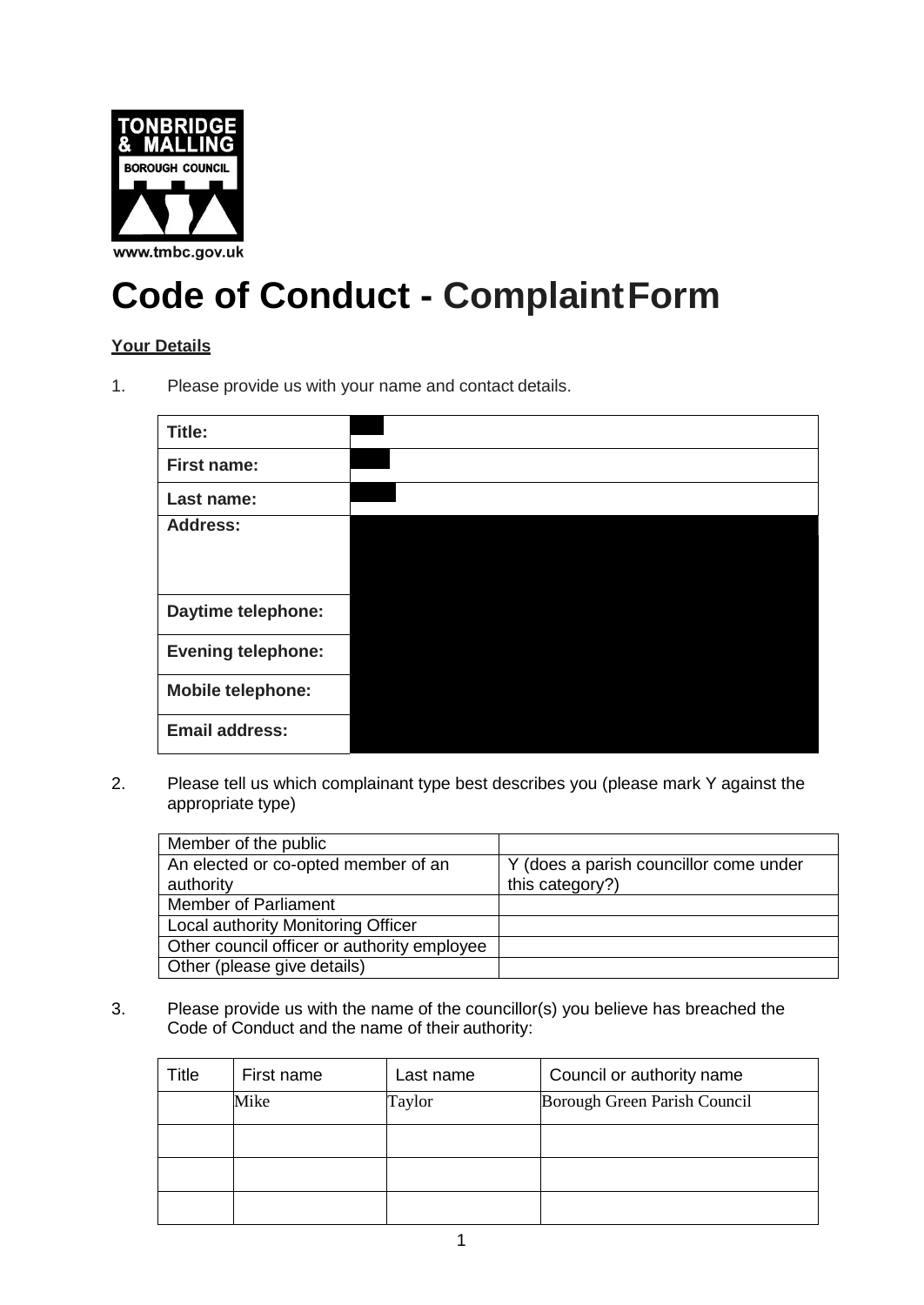4. Please explain in this section what the councillor has done that you believe breaches the Code of Conduct. If you are complaining about more than one councillor you should clearly explain what each individual person has done that you believe breaches the Code of Conduct. Please also state the specific part(s) of the Code that you believe have been breached.

It is important that you provide all the information you wish to have taken into account by the Monitoring Officer when he (acting in consultation with the Independent Person(s) and Chairman/ Vice-Chairman of the Joint Standards Committee) decides whether to take any action on your complaint. For example:

- You should be specific, wherever possible, about exactly what you are alleging the councillor said or did. For instance, instead of writing that the councillor has conducted himself in a manner which could reasonably be regarded as bringing his office or the Authority into disrepute you, you should state what it was they said or did which has made you reach this view.
- You should provide the dates of the alleged incidents wherever possible. If you cannot provide exact dates it is important to give a general timeframe.
- You should confirm whether there are any witnesses to the alleged conduct and provide their names and contact details if possible.
- You should provide any background information which you consider to be relevant.

Please provide us with the details of your complaint. Continue on a separate sheet if there is not enough space on this form.

I would like to complain about the conduct of a Borough Green Parish Councillor, Mike Taylor.

He has lied on a public forum (Facebook), defended actions that are breach of the Wildlife & Countryside Act (destruction of trees and scrub in the bird breeding season) and replied to an email I sent him about the matter in a very unprofessional, rude and accusatory way (see further document). Whilst I am upset about the tone he uses in his email, I am most concerned about his lack of understanding of wildlife legislation and policy and his willingness to publicly defend habitat destruction. I have worked in nature conservation for 15 years, I know wildlife legislation well and I expect public servants to have a basic understanding of it, indeed it is required under the NERC act - https:/[/www.gov.uk/guidance/biodiversity-duty-public-authority-duty-to-have](http://www.gov.uk/guidance/biodiversity-duty-public-authority-duty-to-have-)regard-to-conserving-biodiversity

The lying pertains to reasons given in public to excuse the destructive action taken by the landowner that is not true and he acknowledges this lie in his email to me. He posted on facebook that KCC and the Environment Agency had ordered the scrub and tree destruction, this is not true and they would not have ordered such activity in the bird breeding season. Furthermore he condoned the action and announced more would be taking place, again supporting an action in contravention of the WCA. Please see the facebook post screenshot in the accompanying document. He also commented on his post, about 'some people' thinking that fly tipping is good for wildlife habitat, clearly meaning me.

Rather than colluding with and defending a landowner who has breached wildlife legislation (I reported the incident to the Kent Rural Crimes team, I can provide further details), he could have encouraged the land owner to take correct actions, as required in his role as a public servant under the NERC Act, supported the local people who contacted him who were rightly concerned about the action on the site, educated other local people and even supported a more sensitive and appropriate approach to the fly tipping issue. Clearly he did none of this.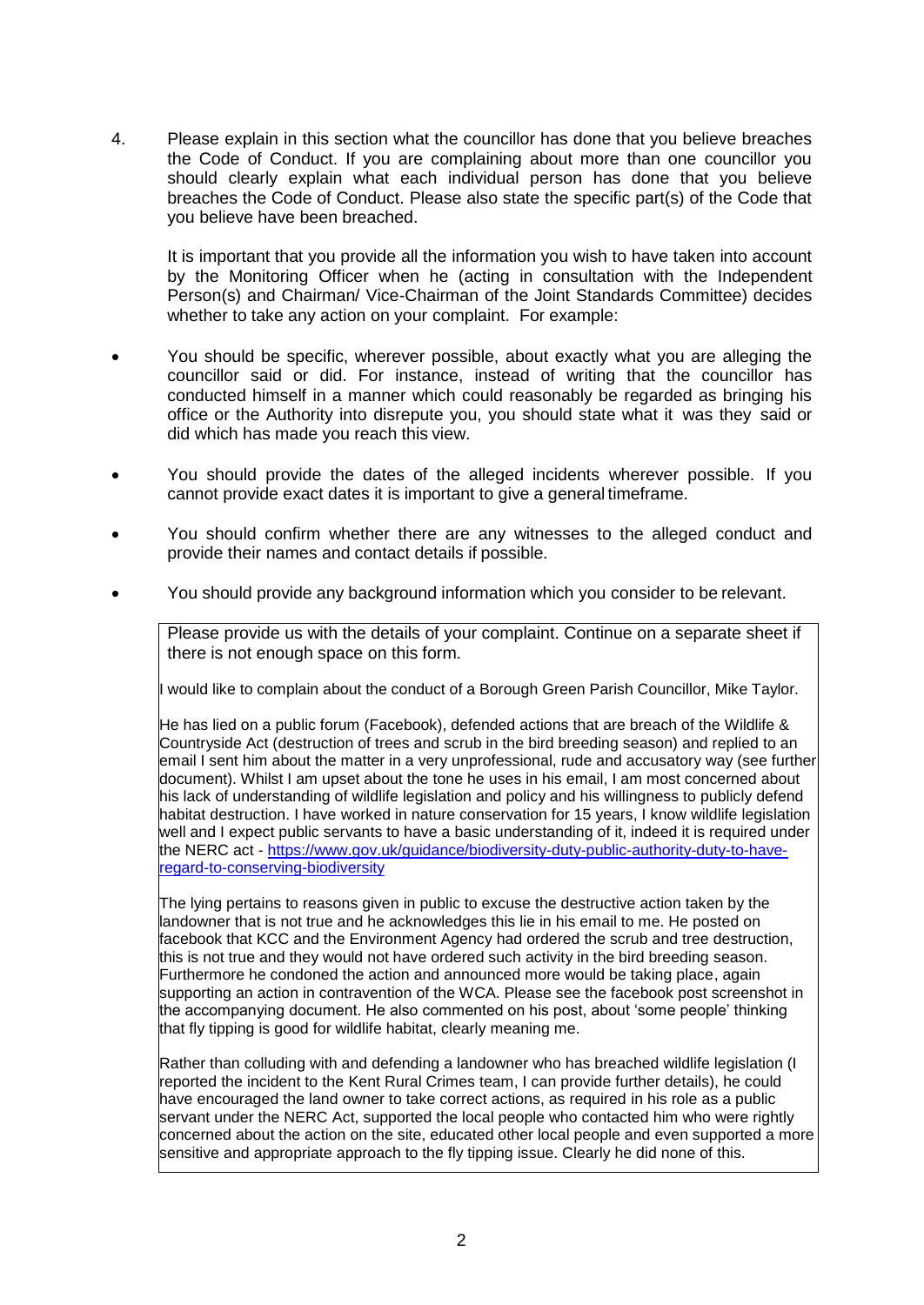**5. Only complete this next section if you are requesting that your identity is kept confidential. Please see the notes in the accompanying leaflet "How to make a complaint".**

Please provide us with details of why you believe we should withhold your name and/or the details of your complaint:

## **Time limit**

6. Complaints must be submitted within 3 months from the date of the alleged misconduct in question. The Monitoring Officer may only accept complaints outside of this period when he is satisfied that exceptional circumstances exist.

In determining whether exceptional circumstances exist, the Monitoring Officer will have regard to the seriousness of the alleged breach, the time when the alleged breach first came to the attention of the Complainant and the consequences of the delay for a fair disposal of the complaint.

If your complaint relates to alleged misconduct over 3 months old, please set out below why you consider that exceptional circumstances exist.